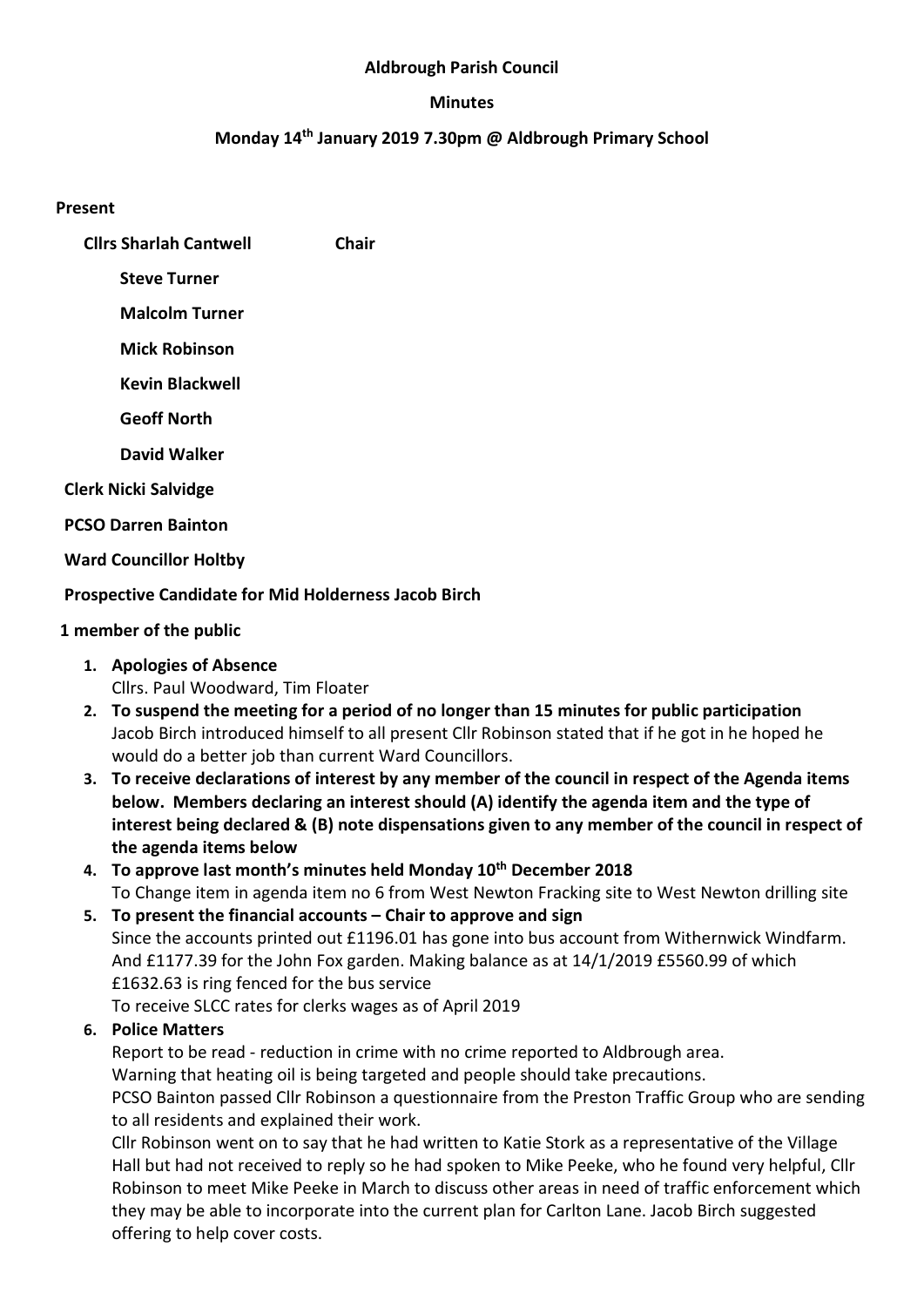Cllr Cantwell read out letter from Mike Peeke regarding proposal for double yellow lines on Carlton Lane and asked for feedback.

Comments included; it won't stop people parking unless an ERYC enforcement officer visits the village.

That it was pushing a parking problem to another area.

There are examples of parking problems all over the village, which residents will argue is worse than the area being looked at.

Cllr Robinson produced photographs of the area and issues, Cllr Holtby to request a tea time visit from enforcement officers. Although those "nipping into the shop" do legally have 2 minutes in which they can park on the double lines.

Concern also raised following the sale of land to the west of Hornsea Road as to implications of future parking problems. Cllr Holtby said that he would back any sensible proposals the Parish Council requested.

Decision agreed that before any agreement to current proposal for double lines on Carlton that a site visit be held with Mike Peeke and a walkabout to discuss problem areas be suggested. Cllr Robinson re remind Mike Peeke of meeting in March.

### 7. Matters arising – Chair to receive updates on 'Resolves'

-Feedback re lighting at bio mass from company:

I understand there has been some recent evening maintenance activity which is the reason for extra lighting. Managers advise me there will be none of this activity over the holiday period Also the fence has been ordered and is expected to be installed in January, addressing the earlier concern raised. Cllr Turner reported it was still a problem, clerk to contact.

-Update on footbridge - engineer at ERYC waiting for date from contractor and will let us know when this is.

-Local Plan- comments from Aldbrough allowed additional time, clerk to report back after this meeting. Cllrs Robinson and Cantwell spoke of the changes in the village since the original plan produced and that Aldbrough need to be downgraded to a village status, as it no longer fulfils the criteria of a service centre.

Cllrs Blackwell and S.Turner spoke of the need to keep Aldbrough a sustainable village in the type of building needed in the village to keep people from moving away, that 2 bedroom properties while ticking boxes in number of houses being built was not what the village needs. Cllr S Turner asked Cllr Holtby where these ideas came from to which Cllr Holtby explained that it came from central government, that the local plan agreed 2 years ago was supposed to last for 18 years however the government wanted a more localised plan.

Cllr Blackwell spoke of the council and other councils feeling let down by ERYC planning committee and Cllr Holtby assured him that all committee members are provided with all the information prior to any decision making.

Councillors spoke of their continued disappointment at how the Springdale development has been handled, that despite retrospective planning and delays the developer continued to build and that despite conditions put in, three properties have been sold to date without these conditions being upheld.

-Rathlin meeting 15<sup>th</sup> January at Densholme Farm – Cllr North to attend

Subsidence on Seaside Road, Clerk reported again and officers agreed to contact Cllr Robinson for a site visit.

-Speedwatch, clerk wrote to David Hudson Communication manager for police commissioner re Speedwatch with SRH cover his response below;

The current speed strategy will be revised to include Community Speed Watch in addition to any work already being carried out by SRH. Any location which already has SRH doing regular speed checks will not be stopped from having Speed Watch in addition, though obviously they would not both be able to operate at exactly the same time.

The Police and Crime Commissioner has been clear that any community that wishes to have Speed Watch can have it, provided there is a safe suitable roadside site to operate it. Demand will be high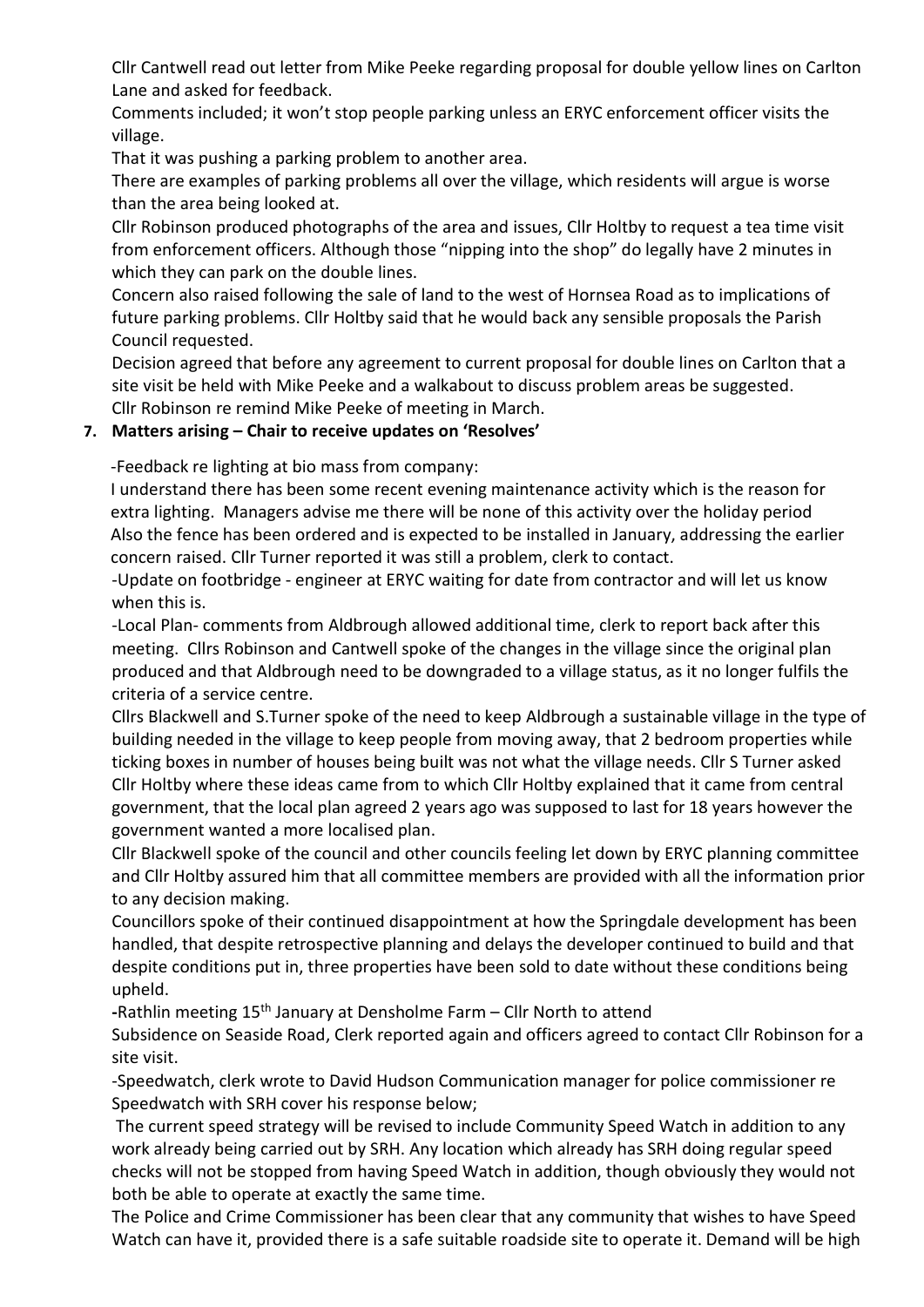in the early days of the scheme and a schedule will have to be developed by the scheme coordinator once they are appointed.

PCSO Bainton explained his thoughts on the prospect of using both schemes, to which all agreed it would be of more benefit to Aldbrough to stay with the SRH Van.

### -Speed figures -

Commenced enforcement as a local concern site in April 2018

13 enforcement visits since then (the last one hopefully last week, but I haven't had the returns yet) Total of 20.36 enforcement hours

Detected more than 260 speed offences by camera, so on average 20 speed offences per visit Rocks on verge East Newton Road, the ERYC are currently undergoing legal action regarding these. Poorfield cheques gone out – discussion held as to who should receive these cheques and how they go about receiving them. Posters advertising that the payment is available to all who wish to claim be put up around the village Cllr Walker offered to display and have requests delivered to his home address. Cllr Cantwell suggested that a form be placed in all those in receipt of payment in 2018/19 to ask them to apply for any future payments.

De-Fib – Bio Mass to purchase new box. Yorkshire Ambulance have been in touch to request ownership of box due to changes they will no longer be able to look after its maintenance, however new pads etc. have been put in place last Friday which if un used will last until 2021. Any new pads will need to be purchased By Pc and if required Hornsea first responders will continue to check that it has been returned to its box after it has been taken to a call. We have been asked to note that there is currently no active first responders in Aldbrough.

### 8. Planning Applications

Planning Consultation for 18/04168/PLF Yaumati 14 East Newton Road Aldbrough East Riding Of Yorkshire HU11 4RT - Garage request made for letter of support for garage. Clirs S and M Turner declared an interest. Agreed that the council write in support of the build and ask that it go to committee.

Planning Consultation for 19/00017/TCA 16 High Street Aldbrough East Riding Of Yorkshire HU11 4RP – Tree pruning.

## 9. Correspondence

Letter from Mr Jack Caley read out Cllr Cantwell, stated that she was surprised by the letters contents in that there has been no conversation as to access across Mr Caleys land, so where had this information come from. Clerk to write back to confirm that letter had been read out as requested and that they are sorry for all the vandalism and the death of his dog. PCSO Bainton unaware of this. (Letter refers to Item 10 in Minutes from September 2018 which reads Cllr Turner reported that the pot holes along East Newton Road are getting much worse, both the clerk and Councillor Holtby have reported this to highways but have received the same reply that they won't be doing anything with it. Cllr North reported large rocks have appeared on the road verges along the lane to stop people parking and that the car park is still blocked by similar rocks, although access on foot is available.)

Beverley and North Holderness drainage board request for drainage rates to go on notice board.

## 10. Any Other Business

Clerk has booked playground equipment safety check, to be carried out in January. Cllr Robinson and M Turner to look at replacing shackles and other possible areas for repair.

Signs at John Fox garden have gone mouldy clerk to check with Yorkshire made as to options. Allotments Cllr Robinson Declared an interest – reminders for subs have been sent out, complaints received by chair as to current state of allotments. Cllr S Turner to speak with allotment holders involved. Cllr Blackwell asked if the allotments are in a poor state , Cllr S Turner said he couldn't comment on individual allotments, especially as he did not know which allotment the complaint was about, Cllr Cantwell suggested Councillors go for a village walk to look at Allotments. Alan Tharratt last week was cutting hedges back. Request received as to position on waiting list of one resident, Clerk to discuss with Cllr.S Turner.